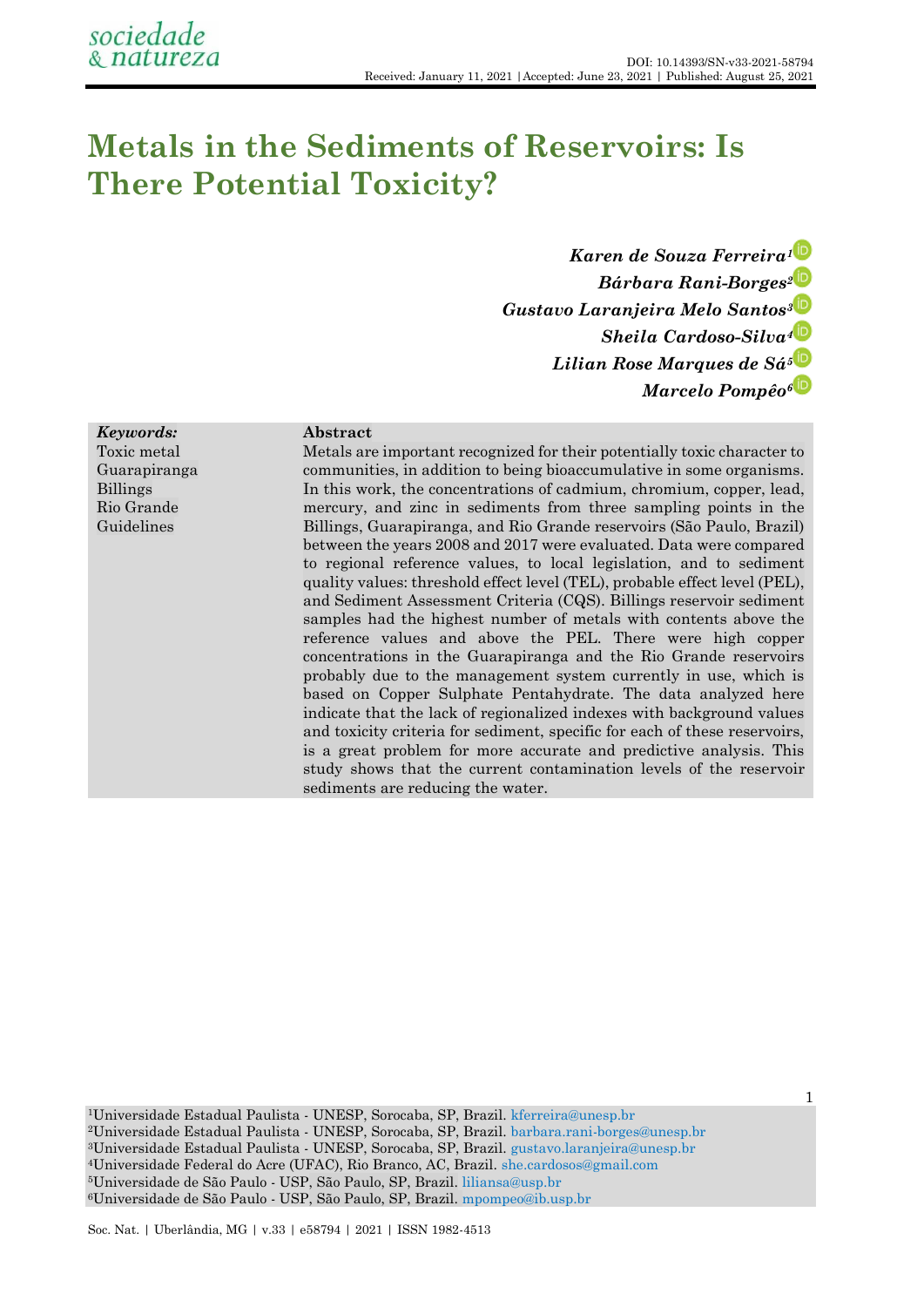# **INTRODUCTION**

Aquatic environments are continuously contaminated by substances of anthropic origin, especially industrial and domestic effluents. These contaminants may reach several terrestrial and aquatic compartments and cause toxic effects to the biota [\(PEREIRA &](#page-9-0)  [EBECKEN, 2009;](#page-9-0) [HUERTA et al. 2013;](#page-9-1) [LÓPEZ-](#page-9-2)[DOVAL et al., 2017\)](#page-9-2). Among pollutants, metals are the most relevant, as they can accumulate in the food chain, form harmful complex compounds that critically affect different biological functions and, when present in water supply reservoirs and power generation, can be extremely harmful [\(PAUL](#page-9-3) *[et al](#page-9-3)*[., 2016;](#page-9-3) [PROSHAD](#page-10-0) *[et al](#page-10-0)*[., 2018\)](#page-10-0). Such events occur because metals cannot be degraded by natural processes persisting in sediments, from where they are gradually released into bodies of water [\(PAUL; SINHA, 2015\)](#page-9-4). For this reason, many regulatory agencies consider sediment contamination as one of the main risks to the aquatic environment, since many organisms spend most of their life cycle living in sediments [\(SADIQ; ALAM, 1992\)](#page-10-1).

The physicochemical and mineralogical properties of background sediment in aquatic ecosystems affect geochemical behavior and the bioavailability of metals for aquatic biota. In this sense, changes in the conditions of these environments play a crucial role in the processes of geochemical speciation, bioavailability, and metal toxicity [\(DIAGBOYA](#page-8-0) *[et al](#page-8-0)*[., 2015;](#page-8-0) [LU](#page-9-5) *[et](#page-9-5)  [al](#page-9-5)*[., 2016\)](#page-9-5). The contaminants adsorbed to the sediment represent a source of constant contamination, since the sediment is a natural reservoir for the deposition of these metals. Sediment can also be considered a transforming environment, since it interacts with the biota and organic matter and interferes in oxygen contents, which are factors that may modify the toxicity of the metals present there [\(SIQUEIRA;](#page-10-2)  [APRILLE, 2012;](#page-10-2) [VOIGT](#page-11-0) *[et al](#page-11-0)*[., 2016\)](#page-11-0).

Metals are potentially toxic chemical compounds with carcinogenic, mutagenic, teratogenic, and allergenic properties. They are considered harmful to the biota, therefore studying them is relevant and the control of these elements is essential for minimizing and controlling risks [\(MWINYIHIJA, 2011;](#page-9-6) [GODECKE](#page-9-7) *[et al](#page-9-7)*[., 2012;](#page-9-7) [BHUSARI, 2016\)](#page-8-1). Among the metals most often found in aquatic environments that stand out for toxic levels are mercury, copper, cadmium, zinc, chromium, and lead [\(LUOMA; RAINBOW, 2008\)](#page-9-8). Anthropic actions directly contribute to the increase in the levels of these metals in sediments [\(CETESB,](#page-8-2) 

[2016\)](#page-8-2). Management companies are responsible for analyzing conditions and establishing criteria and methods to manage this problem.

The Guarapiranga, Billings, and Rio Grande reservoirs together supply drinking water for about 30% of the territory of the Greater São Paulo [\(SÃO PAULO, 2008\)](#page-10-3), a region of high complexity where public management faces major challenges, including the problem of disposal of domestic and industrial wastewater and solid waste. Results of previous studies have shown that these three reservoirs already presented vulnerability regarding sediment toxicity levels, mainly due to the progressive deterioration of their water quality associated with urban expansion near the reservoirs [\(MARIANI; POMPÊO, 2008;](#page-9-9) [POMPÊO](#page-10-4) *[et al](#page-10-4)*[,](#page-10-4)  [2013;](#page-10-4) [CARDOSO-SILVA](#page-8-3) *[et al](#page-8-3)*[, 2014\)](#page-8-3). Therefore, continuous monitoring of these springs and evaluating the presence of metals in sediment are indispensable for an optimized control and management system of reservoirs.

In order to contribute to public management systems, the objective of this study is to evaluate and compare the concentrations of cadmium (Cd), chromium (Cr), copper (Cu), lead (Pb), mercury (Hg), and zinc (Zn) metals present in the sediments of São Paulo reservoirs from 2008 to 2017. This study submits the results to different criteria to evaluate sediment quality in order to observe the toxicity potential of these metals.

#### **MATERIAL AND METHODS**

#### *Study area*

The Metropolitan Region of São Paulo (MRSP) is the largest and most urban agglomeration area in Brazil and one of the five largest in the world. It covers 39 cities and concentrates more than 21.4 million inhabitants [\(SÃO PAULO,](#page-10-5)  [2021\)](#page-10-5). The area of this study includes a water complex comprising two water reservoirs interconnected by the Taquacetuba arm, both with a large population in their surroundings, that supply about 6.4 million of habitants in the MRSP [\(PIRES](#page-9-10) *[et al](#page-9-10)*[., 2015;](#page-9-10) [POMPÊO;](#page-10-6)  [MOSCHINI-CARLOS, 2012\)](#page-10-6).

The Guarapiranga reservoir is supplied by a basin named after the Capivari, Monos, and Taquacetuba rivers (the latter connecting with the Billings Reservoir). Its length is approximately 630 km2 covering different municipalities in the MRSP, such as Embu-Guaçu, Itapecerica da Serra, São Lourenço da Serra, Juquitiba, Embu, and São Paulo. It is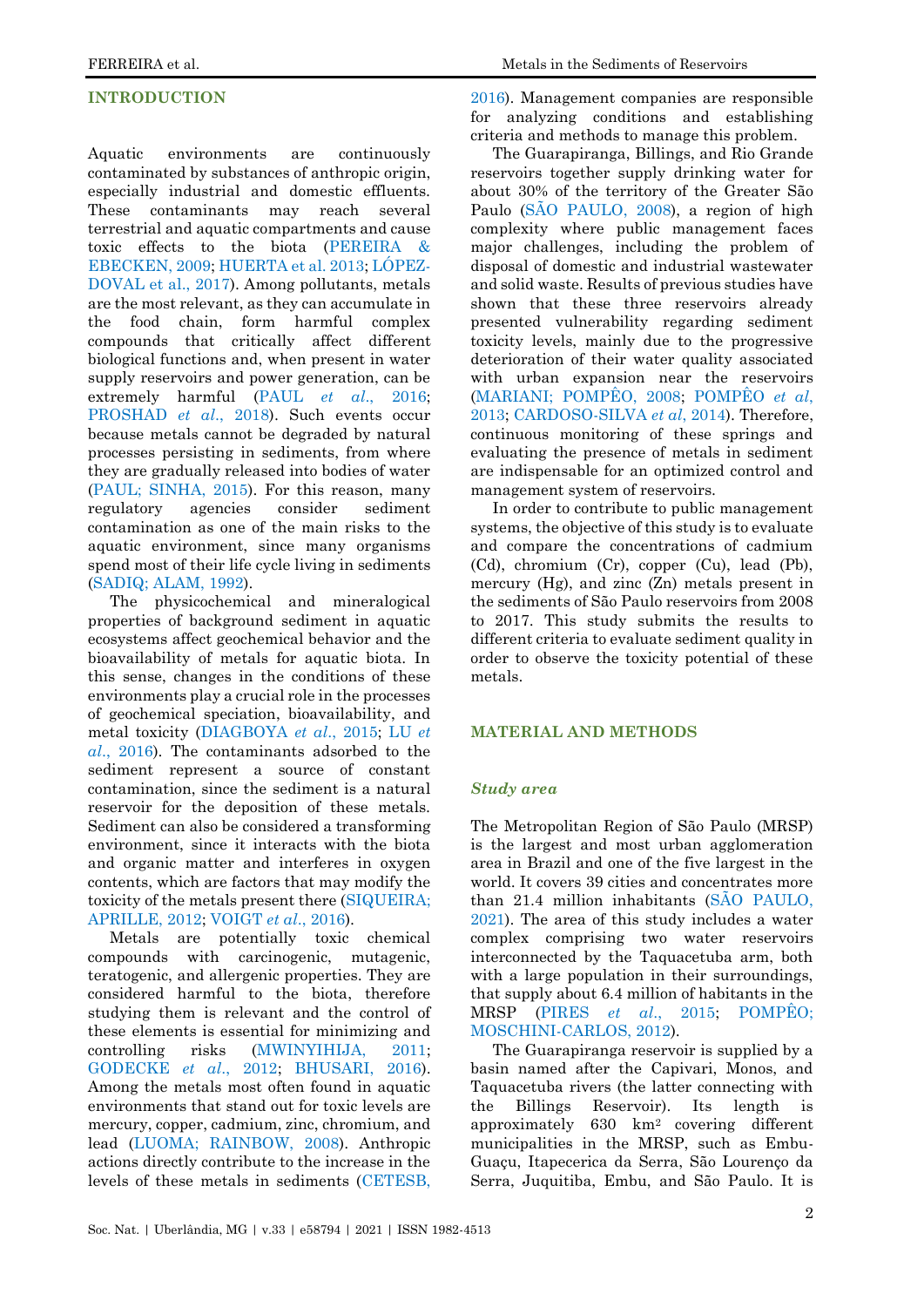estimated that almost 800,000 inhabitants live on its shores and 60% of them are residents in the city of São Paulo [\(SABESP, 2008\)](#page-10-7).

The Billings complex borders five municipalities of the MRSP and the southern region of the city of São Paulo. It also provides water by pumping it to the Henry Borden hydroelectric power plant in Cubatão, taking advantage of the potential of the descent of the Serra do Mar [\(ESCAMES, 2011\)](#page-8-4).

In this study, we chose to collect data from three collection stations from the monitoring network of the Companhia Ambiental do Estado de São Paulo (CETESB), the state agency responsible for the environmental monitoring and assessment. One point is located in the Guarapiranga Reservoir (GUAR 0900) [23º40'27'' S and 46º43'40'' W], another in the Rio Grande Arm (RGDE 02900) [23º46'07'' S and 46º32'00'' W], and a third in the Billings Reservoir (BILL 02100) [23º44'57'' S and 46º38'52'' W (Figure 1).





Source: the authors (2021).

### *Laboratory sampling and analysis*

In this work, we used the data collected in campaigns for the preparation of surface water quality reports of CETESB, during the dry season, autumn/winter period (between April and September) from 2008 to 2017. There were four collections in the Billings and Guarapiranga Reservoirs and six collections in the Rio Grande arm [\(CETESB, 2018\)](#page-8-2). The metals of interest were selected and compiled either by toxicological risk or anthropic contribution.

The sampling was carried out in triplicate per sampling point with a distance of 250 m between each release. The samples of surface sediments (6 cm deep) were collected using a bottom sampler "Van Veen" with 0.020 m<sup>2</sup> of inlet. Samples were then removed from the sampler using plastic shovels, packed in plastic pots, transported to the laboratory under refrigeration, and kept at  $4 \pm 2$ °C until drying [\(ANA, 2011\)](#page-8-5). The sediment samples were previously dried at 103-105°C in an oven; for mercury, this process was performed at a

temperature below 60ºC, so that there would be no loss by volatilization. After this process, the samples were crushed and sieved in a sieve of 2 mm to homogenize before the determination of metals using optical emission spectrometry with plasma (ICP-OES) following the protocol 3051A United States Environmental Protection Agency) – USEPA [\(2007a\)](#page-10-8) For mercury, the method used was USEPA 7473 [\(2007b\)](#page-10-8) by thermal decomposition - atomic absorption spectrometry (TDA-AAS).

### *Data analysis*

## *Criteria for assessing sediment quality*

The concentration values of metals in the sediment samples were compared with the guiding values, threshold effect (TEL), probable effect (PEL) of Canadian Council of Ministers of the Environment (CCME, 2001), and Sediment Evaluation Criteria (CQS) [\(CETESB, 2008\)](#page-8-2), the Conselho Nacional do Meio Ambiente (Conama) Resolution No. 454/2012, which nationally guides the maximum concentrations in class 1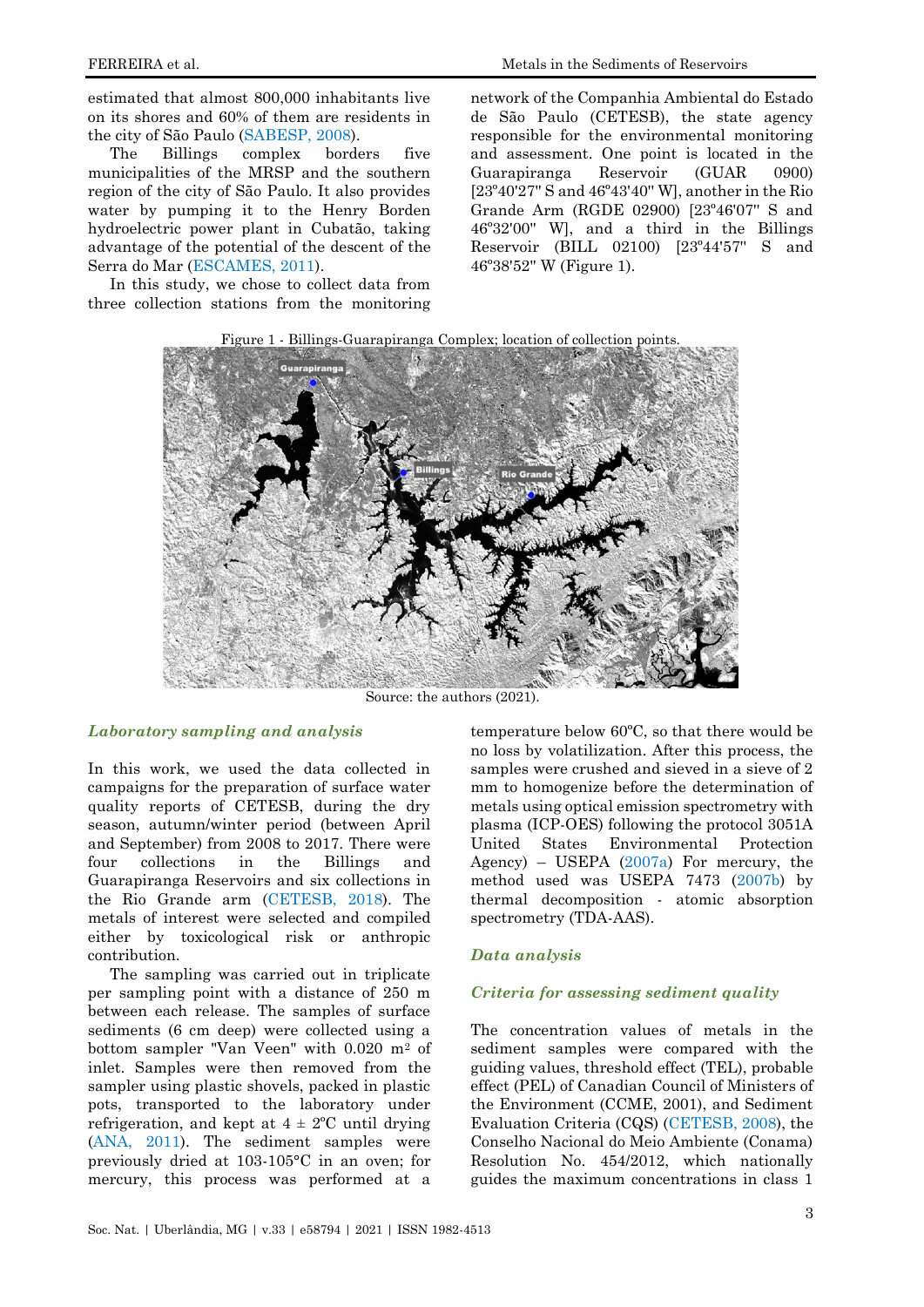FERREIRA et al. Metals in the Sediments of Reservoirs

and 2 water bodies for sediments to be dredged [\(BRASIL, 2012\)](#page-8-6) and regional reference values (VRR) for the Alto Tietê [\(NASCIMENTO;](#page-9-11)  [MOZETO, 2008\)](#page-9-11). Tables 1 and 2 show information on TEL, PEL, CQS, Conama No. 454/12, and VRR. The guiding CQS values were based on toxicological variables that classify sediments into five classes (excellent, good, regular, poor and very poor) from acute/sublethal toxicity assays with the *amphipod Hyalella azteca* and reverse mutation assay (known has ames test), which were formulated from the relationship of biological

effects and the cause-effect relationship at various stages of life. The bioavailability and toxicity of the metals in the sediment were also taken into account [\(CETESB, 2004\)](#page-8-7).

According to CCME's ([2001\)](#page-8-8) guide values adopted in TEL, the probability of the adverse effect on organisms occurring is practically ruled out, while in pel this adverse effect is probably certain. Therefore, intermediate values to TEL and PEL are in a "transition zone," in which the effects of toxicity in organisms are uncertain. For values below VRR, they only indicate a natural contribution resulting from the weathering that occurs in the basin.

**Table 1 -** Guidance of sediment toxicity in relation to probable effect values, threshold effect, regional reference values for the Tietê River Basin for the analyzed metals and reference values established by CONAMA for Water Bodies Class 1 and 2. PEL: probable effect; TEL: threshold effect; VRR: Regional Reference Values; Cadmium (Cd); chromium (Cr); copper (Cu); lead (Pb); mercury (Hg); and zinc  $(Zn)$ .

| Metal          | TEL  | PEL. | VRR             | <b>CONAMA</b><br>Class 1 | <b>CONAMA</b><br>Class 2 |
|----------------|------|------|-----------------|--------------------------|--------------------------|
|                |      |      | $mg \, kg^{-1}$ |                          |                          |
| C <sub>d</sub> | 0.6  | 3,5  | $0.22 \pm 0.08$ | 0,6                      | 3,5                      |
| Cu             | 35,7 | 197  | $18 \pm 6$      | 35.7                     | 197                      |
| $_{\rm Cr}$    | 37,3 | 90   | $36 \pm 7$      | 37,3                     | 90                       |
| Hg             | 0.13 | 0.7  | $0.14 \pm 0.05$ | 0.17                     | 0.48                     |
| Pb             | 35,5 | 91,3 | $61 \pm 7$      | 35                       | 91,3                     |
| Zn             | 123  | 315  | $82 \pm 14$     | 123                      | 315                      |

Source: the authors (2021).

**Table 2 -** Qualitative classification of sediments in relation to the presence of the metals analyzed is defined according to the values of probable effect (PEL), threshold effect (TEL), regional reference values (VRR), and their classification colors. Cadmium (Cd); chromium (Cr); copper (Cu); lead (Pb); mercury (Hg); and zinc (Zn).

| Metal          | Qualitative of sediments ( $mg \nvert g^{-1}$ ) |                 |                 |               |                 |  |  |  |
|----------------|-------------------------------------------------|-----------------|-----------------|---------------|-----------------|--|--|--|
|                | <b>VERY GOOD</b>                                | GOOD            | <b>REGULAR</b>  | <b>BAD</b>    | <b>VERY BAD</b> |  |  |  |
| Cd             | ${}_{0.24}$                                     | $0.24 - 0.6$    | $0,60 - 3,50$   | $3.5 - 35$    | > 35            |  |  |  |
| Cu             | $\leq 18$                                       | $18 - 35.7$     | $35.7 - 197$    | $197 - 1970$  | >1970           |  |  |  |
| $_{Cr}$        | ${}_{<}30$                                      | $30 - 37.3$     | $37.3 - 90$     | $90 - 900$    | > 900           |  |  |  |
| Hg             | $\leq 0.13$                                     | $0.13 - 0.16$   | $0.16 - 0.70$   | $0.7 - 7$     | > 7             |  |  |  |
| Pb             | < 35.5                                          | $35.5 - 61$     | $61 - 91.3$     | $91.3 - 913$  | > 913           |  |  |  |
| Zn             | < 82                                            | $82 - 123$      | $123 - 315$     | $315 - 3150$  | > 3150          |  |  |  |
| classification | $<$ VRR                                         | $>$ VRR $<$ TEL | $>$ TEL $<$ PEL | PEL - 10x PEL | $>10x$ PEL      |  |  |  |

Source: the authors (2021).

### *Statistical analysis*

Statistical processing was performed by principal component analysis (PCA). PCA was used to assist in understanding the distribution and geochemistry of metals over time and space. Statistical analyses were developed with Logies data using the software PAST 3.0 [\(HAMMER et](#page-9-12)  [al., 2001\)](#page-9-12).

In the preparation of the PCA, the year 2016 was excluded from the analysis because there was no sampling in two of the three reservoirs. This occurred due to the transposition of waters from the Taquacetuba arm (Billings Dam) to Guarapiranga for the public supply during the water crisis in the metropolitan region of São Paulo [\(CETESB, 2016\)](#page-8-2). For metals that had

unrealized years (NR), the average between the subsequent two years when available was recorded.

#### **RESULTS**

Table 3 shows the results of the metal analyses in the sediments from 2008 to 2017 in the Billings, Guarapiranga, and Rio Grande reservoirs. The high concentrations of copper in Guarapiranga and Rio Grande reservoirs stand out. Also, the Rio Grande has the highest copper concentrations and the lowest coefficient of variation compared to those of Guarapiranga. However, the rest of the Billings complex also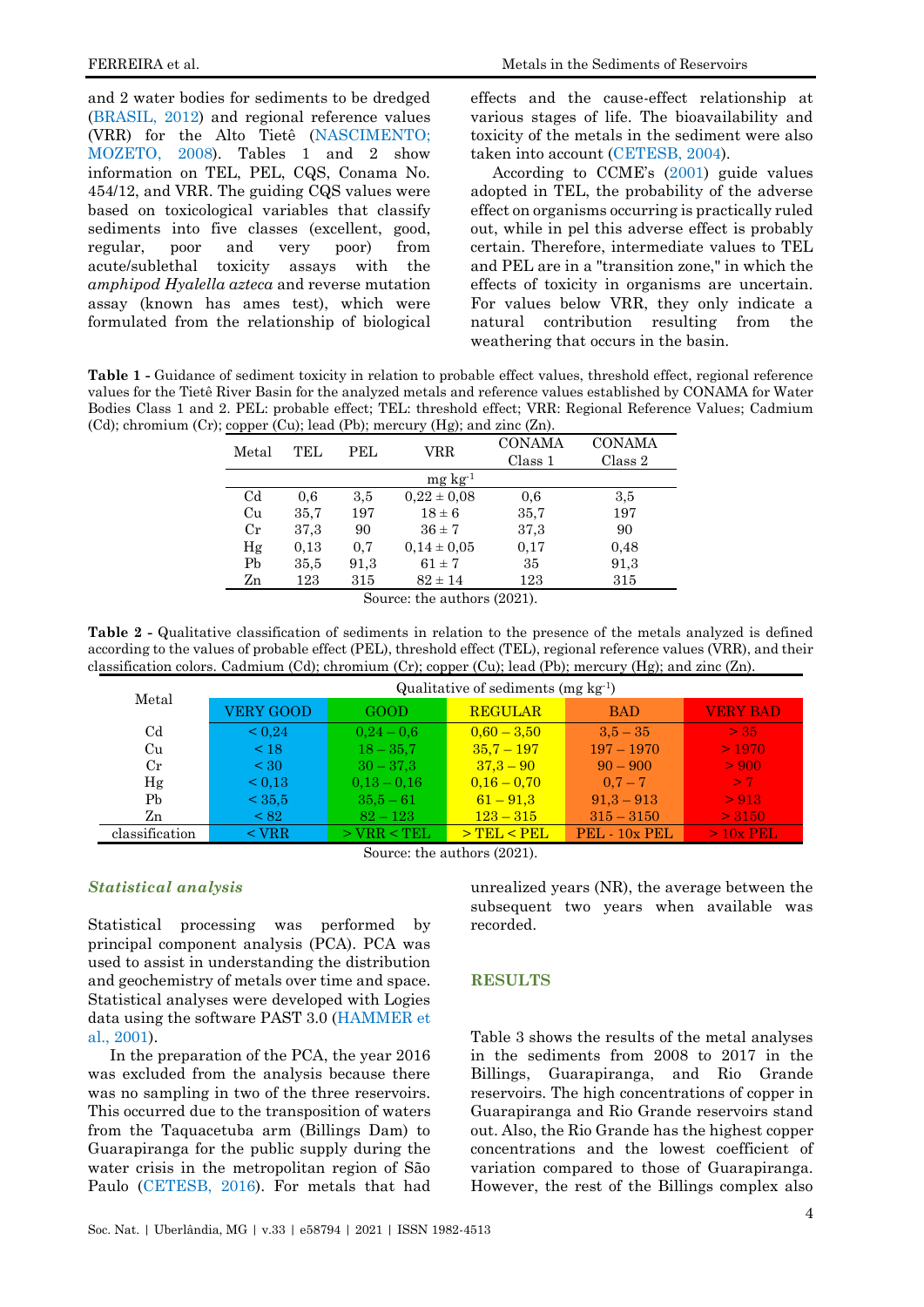presents worrying concentrations of various other metals. In addition to Cu, there are Hg values above the VRR, which is suggestive of probable toxic effects to biota, mainly in the Rio Grande reservoir.

**Table 3** - Concentrations of metals in the surface sediments of Billings, Guarapiranga, and Rio Grande reservoirs between 2008 and 2017. The values are colored according to the qualitative classification of sediments in relation to the presence of the metals analyzed. Levels are defined according to the values of probable effect, threshold effect, and regional reference values (blue: very good; green: good; yellow: regular; orange: bad; red: very bad). NR: Not realized; SD: Standard deviation; CV: Coefficient of variation; maximum and minimum values for each metal are highlighted in bold. The values presented as <0.1 and <0.5 are below the detection threshold.

|           | Billings (mg kg <sup>-1</sup> ) |                        |                   |          |                |             |  |  |
|-----------|---------------------------------|------------------------|-------------------|----------|----------------|-------------|--|--|
| Year      | C <sub>d</sub>                  | Cu                     | $_{\rm Cr}$       | Hg       | Pb             | Zn          |  |  |
| 2008      | NR                              | 220                    | 237               | 0,62     | 112            | 493         |  |  |
| 2009      | 3,76                            | 191                    | 176               | 0,42     | 149            | 470         |  |  |
| 2010      | 3,13                            | 191                    | 178               | 0,68     | 99,5           | 465         |  |  |
| 2011      | 3,71                            | 234                    | 211               | 0,86     | 79,4           | 568         |  |  |
| 2012      | 4,05                            | 198                    | 189               | 0,77     | 129            | 496         |  |  |
| 2013      | 1,68                            | 98,9                   | 216               | 0,88     | 53,2           | 238         |  |  |
| 2014      | 3,37                            | 215                    | 183               | 0,14     | 105            | 486         |  |  |
| 2015      | 3,13                            | 216                    | 169               | 0,51     | 94,4           | 493         |  |  |
| 2016      | NR                              | NR                     | NR                | NR       | NR             | NR          |  |  |
| 2017      | 1,5                             | 163                    | 124               | 0,9      | 75,5           | 378         |  |  |
| Mean      | 2,4                             | 173                    | 168               | 0,6      | 90             | 409         |  |  |
| SD        | 1,5                             | 72                     | 67                | $_{0,3}$ | 42             | 169         |  |  |
| $\rm{CV}$ | 63                              | 42                     | 40                | 54       | 46             | 41          |  |  |
|           | Guarapiranga (mg kg-1)          |                        |                   |          |                |             |  |  |
| Year      | Cd                              | Cu                     | $_{\rm Cr}$       | Hg       | Pb             | Zn          |  |  |
| 2008      | NR                              | 1.859                  | 72,9              | 0,14     | 77,8           | 119         |  |  |
| 2009      | 1,11                            | 2.525                  | 56,7              | 0,16     | NR             | <b>138</b>  |  |  |
| 2010      | 4,34                            | 2.269                  | 59,1              | 0,32     | 38,5           | <b>130</b>  |  |  |
| 2011      | 0,4                             | 1.885                  | 37,4              | 0,19     | 35,6           | 92          |  |  |
| 2012      | 0,3                             | $\overline{\bf 2.257}$ | 50,1              | 0,32     | 48,7           | <u> 132</u> |  |  |
| 2013      | 0,92                            | 3.991                  | 64,4              | 0,14     | 62,8           | <b>160</b>  |  |  |
| 2014      | 0,53                            | 916                    | 61,5              | $0,1$    | 75,4           | 99          |  |  |
| 2015      | 0,81                            | 4.295                  | 60,3              | 0,31     | 48,3           | <b>157</b>  |  |  |
| 2016      | NR                              | NR                     | NR                | NR       | NR             | NR          |  |  |
| 2017      | 1,01                            | 4.326                  | 56,8              | 0,18     | 78,8           | 152         |  |  |
| Mean      | 0,94                            | 2.432                  | 52                | 0,21     | 47             | 118         |  |  |
| SD        | 1,26                            | 1.430                  | 20                | 0,09     | 29             | 47          |  |  |
| CV        | 134                             | 59                     | 39                | 42       | 63             | 40          |  |  |
|           | Rio Grande (mg kg-1)            |                        |                   |          |                |             |  |  |
| Year      | C <sub>d</sub>                  | Cu                     | $_{\rm Cr}$       | Hg       | P <sub>b</sub> | Zn          |  |  |
| 2008      | NR                              | 3.129                  | 84,8              | 4,43     | 62,3           | 335         |  |  |
| 2009      | 1,29                            | 4.596                  | 75,1              | 1,77     | NR             | $_{\rm NR}$ |  |  |
| 2010      | 0,56                            | 2.448                  | 75,8              | 7,64     | 50,8           | 101         |  |  |
| 2011      | 0,88                            | 5.639                  | 83,1              | 7,21     | 48,3           | 120         |  |  |
| 2012      | 0,94                            | 4.317                  | 72,1              | 7,20     | NR             | 117         |  |  |
| 2013      | 0,92                            | 4.436                  | 74,2              | 9,47     | $50\,$         | 122         |  |  |
| 2014      | 0,54                            | <b>4.923</b>           | 41,5              | 2,59     | 48,7           | 107         |  |  |
| 2015      | 0,42                            | 5.824                  | 68,4              | 2,52     | 52,5           | 114         |  |  |
| 2016      | $0,5$                           | 5.866                  | 52,7              | 2,76     | 59,4           | <b>120</b>  |  |  |
| 2017      | 0,46                            | 5.796                  | $\overline{47,1}$ | 4,71     | 46,7           | 99,7        |  |  |
| Mean      | 0,65                            | 4.697                  | 67                | 5        | 42             | 124         |  |  |
| SD        | 0,36                            | 1.180                  | 15                | 2,7      | 23             | 83          |  |  |
| CV        | 55                              | 25                     | 22                | 53       | 54             | 67          |  |  |

Source: the authors (2021).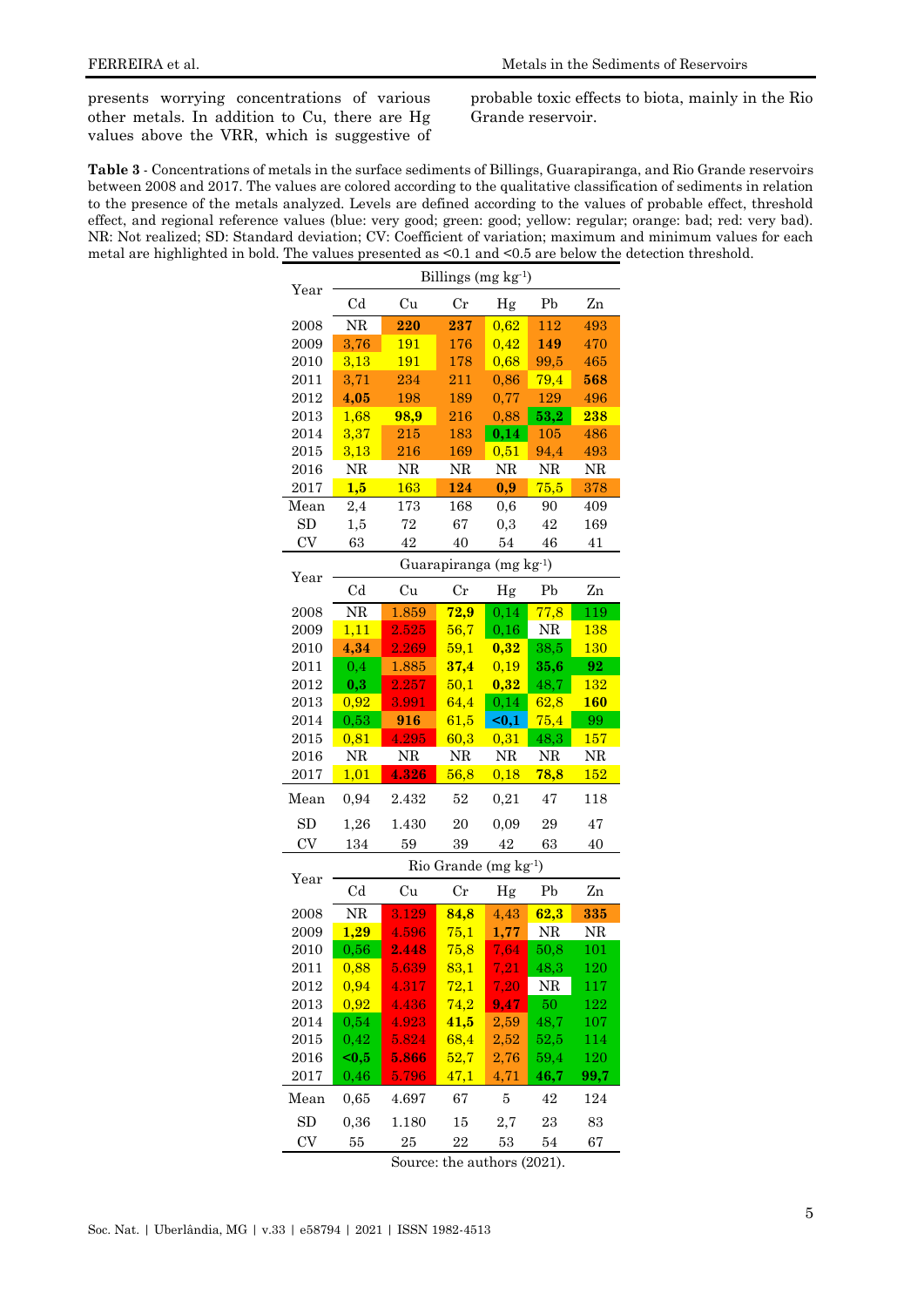



Source: the authors (2021).

### **DISCUSSION**

Considering the mean concentrations of metals in relation to the values provided for by the CONAMA Resolution no. 454 [\(BRASIL, 2012\)](#page-8-6) for sediments in class 1 and 2 waterbodies, the three reservoirs exceed the legal values established for toxic metals (Table 1). The Guarapiranga reservoir complied only regarding zinc; in the Billings reservoir, chromium is the element that stands out the most for presenting almost twice the concentration allowed for class 2; in the Rio Grande reservoir, copper presented a concentration up to 30 times higher than that established by the resolution, and this shows the great potential of contamination of the biota. These high values were observed by Silva *et al*. [\(2017\)](#page-10-9), with 24,350 mg Kg-1 and Frascareli *et al*.  $(2018)$ , 2,914 mg Kg<sup>-1</sup> also occurred in the Rio Grande reservoir.

The evaluation of sediment quality by the guide values TEL and PEL indicated that in the Billings reservoir, the sediment was classified as regular or poor for all metals, which was easily observed based on the color criterion (Table 3). The Guarapiranga and Rio Grande reservoirs presented a similar pattern, with bad quality for copper and good for lead and zinc, while the other metals (Cd and Cr) were classified as regular or bad.

The high levels of Cu are noteless, but Hg values are also worrisome, especially in the Rio Grande reservoir. In addition to the values above the PEL, exerting probable toxic effects on the biota, the anaerobic conditions typical of the hypolimnion of the Rio Grande reservoir [\(MARIANI; POMPÊO, 2008\)](#page-9-9) may favor the methylation of Hg. In these conditions, Hg can cross any cell barrier [\(CRESPO-LÓPEZ](#page-8-10) *[et al](#page-8-10)*[.,](#page-8-10)  [2021\)](#page-8-10) and can be biomagnified, that is, its concentrations could tend to increase at each trophic level. This is worrying from the point of view of environmental and public health because fish consumed in the region may eventually present concentrations above those recommended by the World Health Organization and reach fish consumers. Hg is among the ten most toxic chemicals according to public health guidelines [\(WHO, 2017\)](#page-11-1). It is a teratogenic element and exposure to it, even in small amounts, may lead to irreversible deleterious consequences on the central nervous system [\(CRESPO-LÓPES](#page-8-10) *[et al](#page-8-10)*[., 2021\)](#page-8-10).

Copper is generally present in reservoir sediments at large concentrations due to the applications of the algicide copper sulfate  $(CuSO<sub>4</sub>.5H<sub>2</sub>O)$ , used in the control of phytoplankton flowering [\(PADOVESI-](#page-9-13)[FONSECA; PHILOMENO, 2004\)](#page-9-13). In São Paulo reservoirs, the application of  $CuSO<sub>4</sub>$  has been occurring since the late 1970s. In recent decades, hydrogen peroxide has also been used as an alternative in the management of algae growth, especially cyanobacteria [\(CETESB](#page-8-7)  [2008;](#page-8-7) [POMPÊO](#page-10-4) *[et al](#page-10-4)*[. 2013\)](#page-10-4), which could decrease the amount of CuSO<sub>4</sub> applied.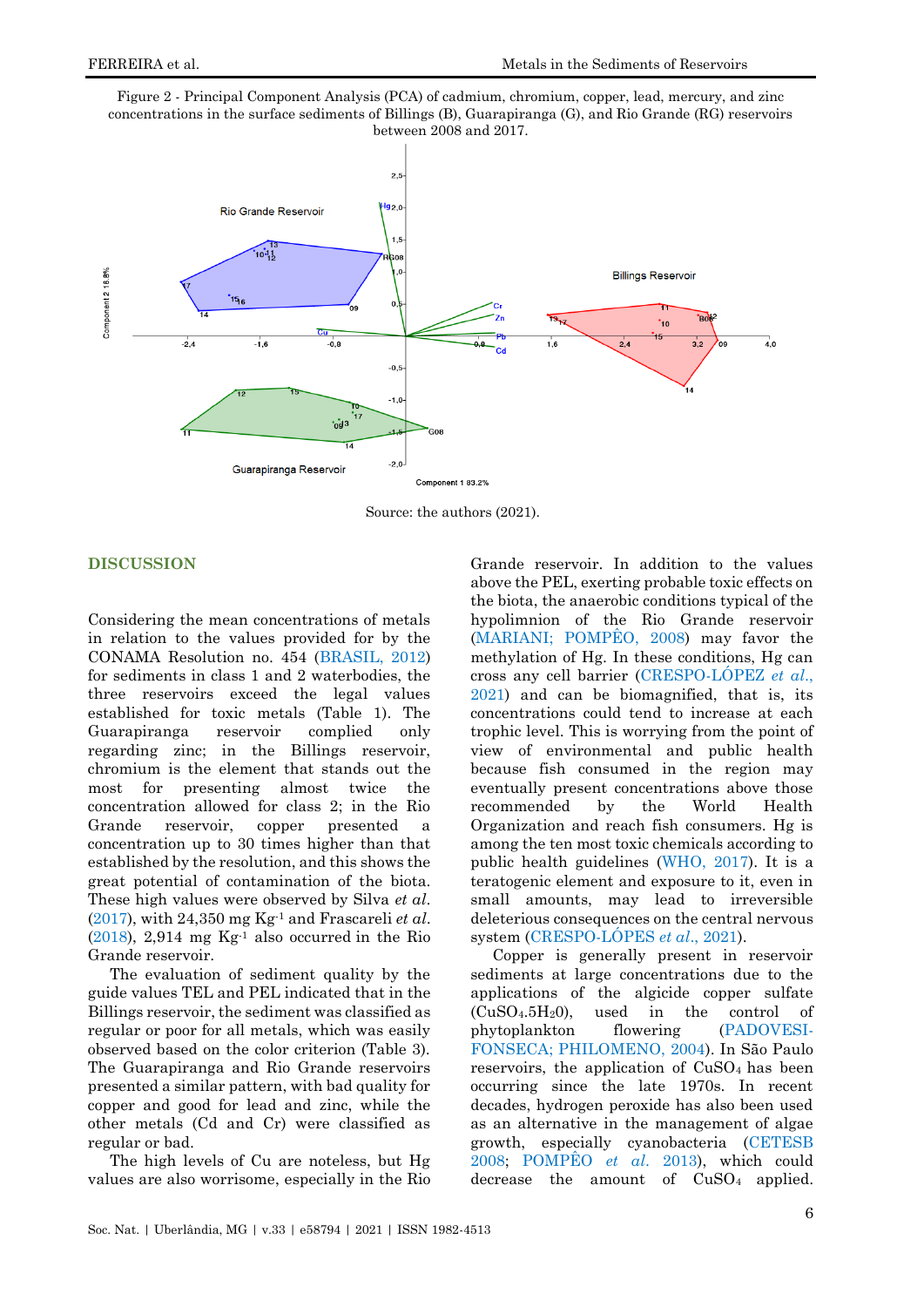However, the Cu contents observed in Guarapiranga and Rio Grande reservoirs sediments are high.

In Rio Grande, copper concentration values were 136 to 326 times higher than the regional reference values (VRR) for Alto Tietê (using the maximum and minimum concentration values and the value of 18 as the VRR value) (Table 2). In the Guarapiranga reservoir, the values were between 51 and 240 times above the VRR; and, in the Billings reservoir, where there is no constant application of the algicide, the values were 5.5 to 12.2 times above the VRR. In general, higher Cu concentrations are observed in the dam region, a site of crude water collection, both in Guarapiranga [\(LEAL](#page-9-14) *[et al](#page-9-14)*[.,](#page-9-14)  [2018,](#page-9-14) [POMPÊO](#page-10-4) *[et al](#page-10-4)*[. 2013\)](#page-10-4) and in Rio Grande [\(MARIANI; POMPÊO, 2008\)](#page-9-9). These higher concentrations in the dam region are worrisome since this is the place where water is captured for public supply.

Even in the Billings reservoir, where there are no applications of  $CuSO<sub>4</sub>$  only in four years, Cu values were below the PEL, evidencing a great potential of contamination to the biota because concentrations such as those observed in this study have the potential to be a serious threat to microbial communities in the sediment, benthic macroinvertebrates, and fish [\(BEGHELLI](#page-8-11) *[et al](#page-8-11)*[. 2016;](#page-8-11) [YANG](#page-11-2) *[et al](#page-11-2)*[. 2018;](#page-11-2) [SUTCLIFFE](#page-10-10) *[et al](#page-10-10)*[. 2018;](#page-10-10) [XIA](#page-11-3) *[et al](#page-11-3)*[. 2019\)](#page-11-3).

The presence of metals at high concentrations in sediments can be a strong indicator of anthropic interference possibly resulting from the release of industrial sewage and land occupation around the basin [\(KORB;](#page-9-15)  [SUERTEGARAY, 2014\)](#page-9-15). As the PCA figure shows (Figure 2), there is a tendency to increase Cu levels in Guarapiranga and Rio Grande reservoirs. Considering that both have a similar treatment and management systems based on the use of copper sulfate, they may exert a great influence on the concentration of this metal in the sediment. In the Billings complex, the origin of high metal concentrations is probably associated with the sporadic reversal of the waters of the Pinheiros River, a procedure that aims to regulate the flow and prevent floods in the State capital. The metals Cu, Cd, Hg, and Zn presented concentrations above the PEL, suggesting that the sediment may be a potential toxicity risk to the biota. Values above the PEL were previously found for Cu by Mariani & Pompêo  $(2008)$   $(1,644 \pm 1,067 \text{ mg Kg}^{-1})$  and Leal *et al*. [\(2018\)](#page-9-14) (1,241 ± 1,135 mg Kg-1) in Rio Grande and Guarapiranga, respectively.

Regarding Cd, Pb, and Zn, the most worrisome reservoir is Billings, as it has concentrations at levels close to or above the

TEL. CSQ qualifies this sediment as regular or poor. For the other reservoirs, the concentrations of these metals are classified as good and eventually regular in one-off years.

Thus, it is evident that the type of management carried out in the reservoir may contribute to the increase in sediment toxicity, such as the eventual transposition of the Pinheiros River, the application of chemicals, or even the lack of supervision of irregular land occupation around springs [\(FRANKLIN](#page-8-12) *[et al](#page-8-12)*[.,](#page-8-12)  [2016;](#page-8-12) [PADOVESI-FONSECA; PHILOMENO,](#page-9-13)  [2004;](#page-9-13) [ALVIM](#page-8-13) *[et al](#page-8-13)*[., 2015\)](#page-8-13).

It is also notable that, based on the results of the PCA, there is a gradient between the reservoirs: Billings has the lowest sediment toxicity potential, although it is classified as poor, for all metals in most years studied. It is followed by Guarapiranga, with poor quality for Cu and regular for the other metals in most years. The Rio Grande reservoir is considered the potentially most toxic as for Cu (very bad quality in all years) and Hg, which has a poor and poor quality throughout the study period, respectively. These results are in accordance with Silva [\(2013\)](#page-10-9), comparative studies on the reservoirs of the Rio Grande arm of Billings, Guarapiranga, and Paiva Castro. The results of acute toxicity tests of water with *Daphnia similis* suggest that the Rio Grande arm is potentially more toxic than the other reservoirs studied. On the other hand, the tests of acute sediment toxicity, also with *D. similis*, were more significant regarding the toxic potential of the Rio Grande sediment, which is considered toxic in all seasons and collection periods, followed by Guarapiranga and at last by Paiva Castro.

Another aspect that should also be taken into account are the routine applications of CuSO4, the death of microalgae, and the subsequent lysis of the cell wall, causing the release of metabolites in water, such as cyanotoxins [\(POMPÊO, 2017\)](#page-10-4). Cyanotoxins are secondary metabolites produced by cyanobacteria and are in various classes with different mechanisms of action and characteristics of their own. They may cause numerous damage to water quality, human health and animals [\(MANCINI](#page-9-16) *[et al.](#page-9-16)*[,](#page-9-16)  [2010;](#page-9-16) [SÁ](#page-10-11) *[et al.](#page-10-11)*[, 2010;](#page-10-11) [BORTOLI; PINTO, 2015;](#page-8-14) [FONSECA](#page-8-15) *[et al.](#page-8-15)*[, 2015;](#page-8-15) [MACHADO](#page-9-17) *[et al.](#page-9-17)*[, 2016;](#page-9-17) [REGO](#page-10-12) *[et al](#page-10-12)*[., 2020\)](#page-10-12)*.* Sonobe, Lamparelli e Cunha [\(2019\)](#page-10-13) indicating that these episodes of toxic blooms may be more frequent if there is no control of the entry of organic matter into the spring. Thus, due to the potential risks that the presence of cyanobacteria in water bodies poses, the main preventive measure should be the control of disordered growth. This is because the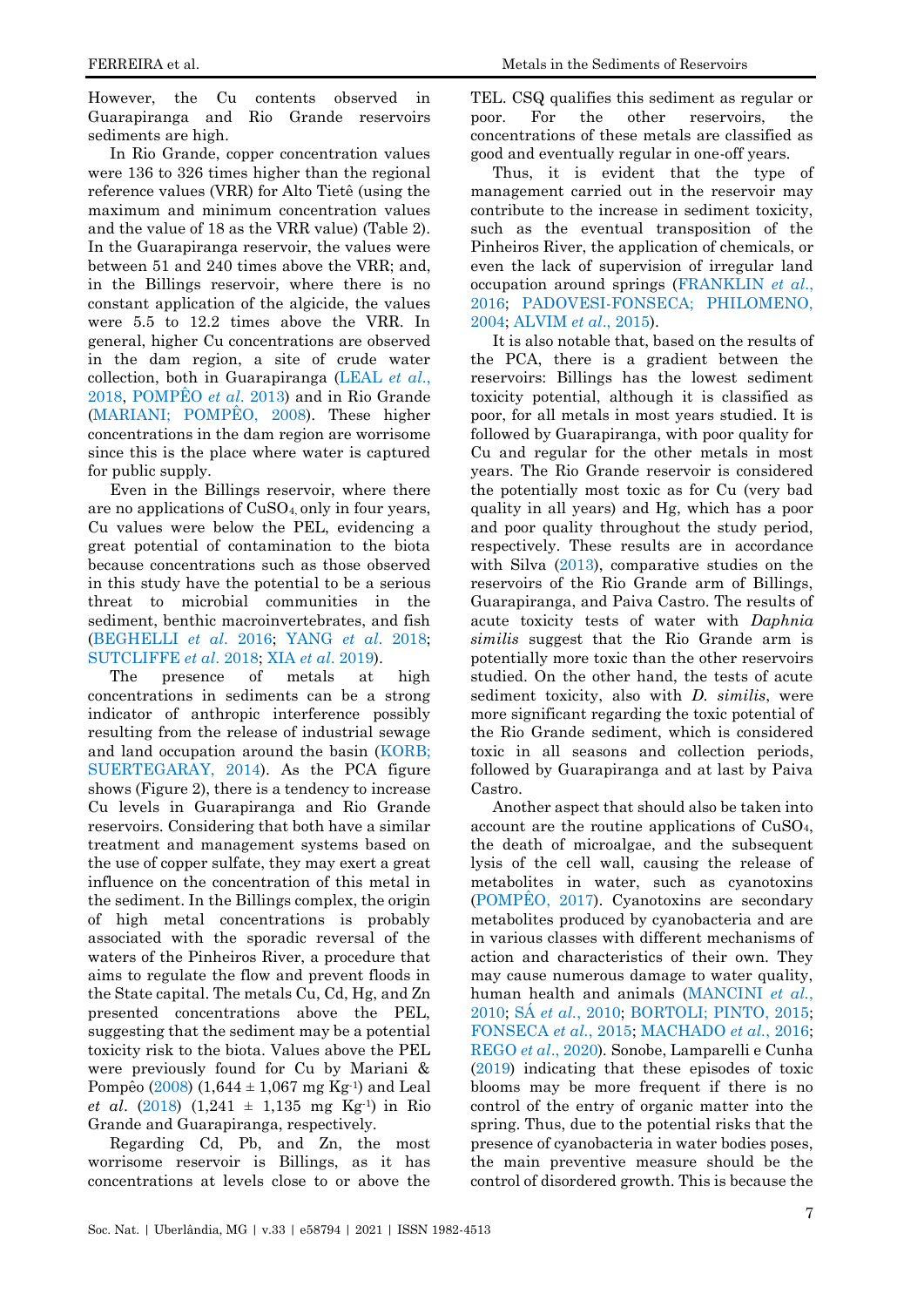enrichment of aquatic ecosystems is important especially with regard to nitrogen and phosphorus. These elements are the main responsible for the intense growth of phytoplankton, particularly cyanobacteria. Thus, it is important to discuss the adoption of new forms of management of the São Paulo reservoirs, which in general prevent the growth of potentially toxic cyanobacteria and are not routinely used to control their growth.

Regarding temporal analysis, in this study, the reservoirs did not present a sudden change in sediment quality. There was not enough variation to reflect changes in ecotoxicological risk compared to the period analyzed. In the Billings reservoir, the quality varied between regular and poor despite the good classification for Pb and Hg in 2013 and 2014, respectively. In the Guarapiranga reservoir, the concentrations were between good and regular, with the exception of Cd in 2010 (bad) and Hg in 2014 (very good). In the Rio Grande reservoir, the quality variation did not present a regularity in the classification of quality in the same way as it occurred for the other reservoirs. There was an improvement in concentrations of Pb and Zn, worsening for Hg and regular for Cd. The results obtained make it clear that in the Rio Grande and Guarapiranga reservoirs, due to the systematic application of Cu-based algicides, this element had its concentrations increased in the Rio Grande and Guarapiranga reservoirs over time: two to three times the values of the initial concentration, respectively. Secondly Leal *et al.* [\(2018\)](#page-9-14), in more than 40 years of routine applications of copper sulfate in Guarapiranga, 4,530 tons are estimated to be applied to the reservoir solely related to the Cu element.

Finally, factors such as high concentrations of organic matter and pH can modify sediment toxicity, act as metal complexing phases, and decrease the bioavailability of these contaminants in the medium [\(USEPA, 2005;](#page-10-14) [MARIANI & POMPÊO, 2011\)](#page-9-18). The particle size of the sediment may also favor or not the adsorption of metals; the smaller the grain size, the larger the contact surface and the complexation levels [\(LUOMA; RAINBOW,](#page-9-8)  [2008\)](#page-9-8).

#### **FINAL CONSIDERATIONS**

The systematic application of copper sulfate as a control solution of photosynthesizing

organisms, which grow greatly due to the high rates of organic load in the Rio Grande and Guarapiranga reservoirs, has been increasing the level of the potential toxicity of sediments of these environments and putting this chemical compound in evidence. Supporting managers with reliable data on the levels of sediment contamination by metals is essential. They should base their decisions on data generated through constant monitoring of reservoirs, which can help in the decision-making process for the most appropriate management of water resources.

As observed in this work, the comparison of sediment metal concentrations' toxicity and quality guiding values suggest that the biota is at risk, but an integrative view of these data is also necessary because the aquatic environment is dynamic, and many factors can interact with metals and interfere with the availability of metals to the water column and thus may negatively affect the biota.

The irregular occupation and the release of effluents into the reservoirs seem to be largely responsible for the loss of quality of the studied springs, which intensifies the responsibility of management companies. To ensure an efficient management, it is essential to establish regionalized values and criteria for sediments and to draft and implement public policies that aim adequate sanitary sewage disposal and supervision of occupation in the vicinity of the springs. In doing so, water resources providers of the MRSP will be safeguarded from the pressure of continuous population growth. Therefore, it is essential to have a balance in the management of water resources, so that it meets each other's environmental, public health, and the various uses of this resource.

In addition, laboratory and even *in situ*  experiments with toxicity tests using various organisms and with the sediment of these reservoirs should be routinely carried out in order to evaluate the potential toxicity levels of these sediments not only based on quality guides and concentrations.

## **ACKNOWLEDGMENTS**

We would like to thank the Fundação de Amparo à Pesquisa do Estado de São Paulo (Process 2019/10845-4) and the Conselho Nacional de Desenvolvimento Científico e Tecnológico (process 303660/2016-3) for funding this research.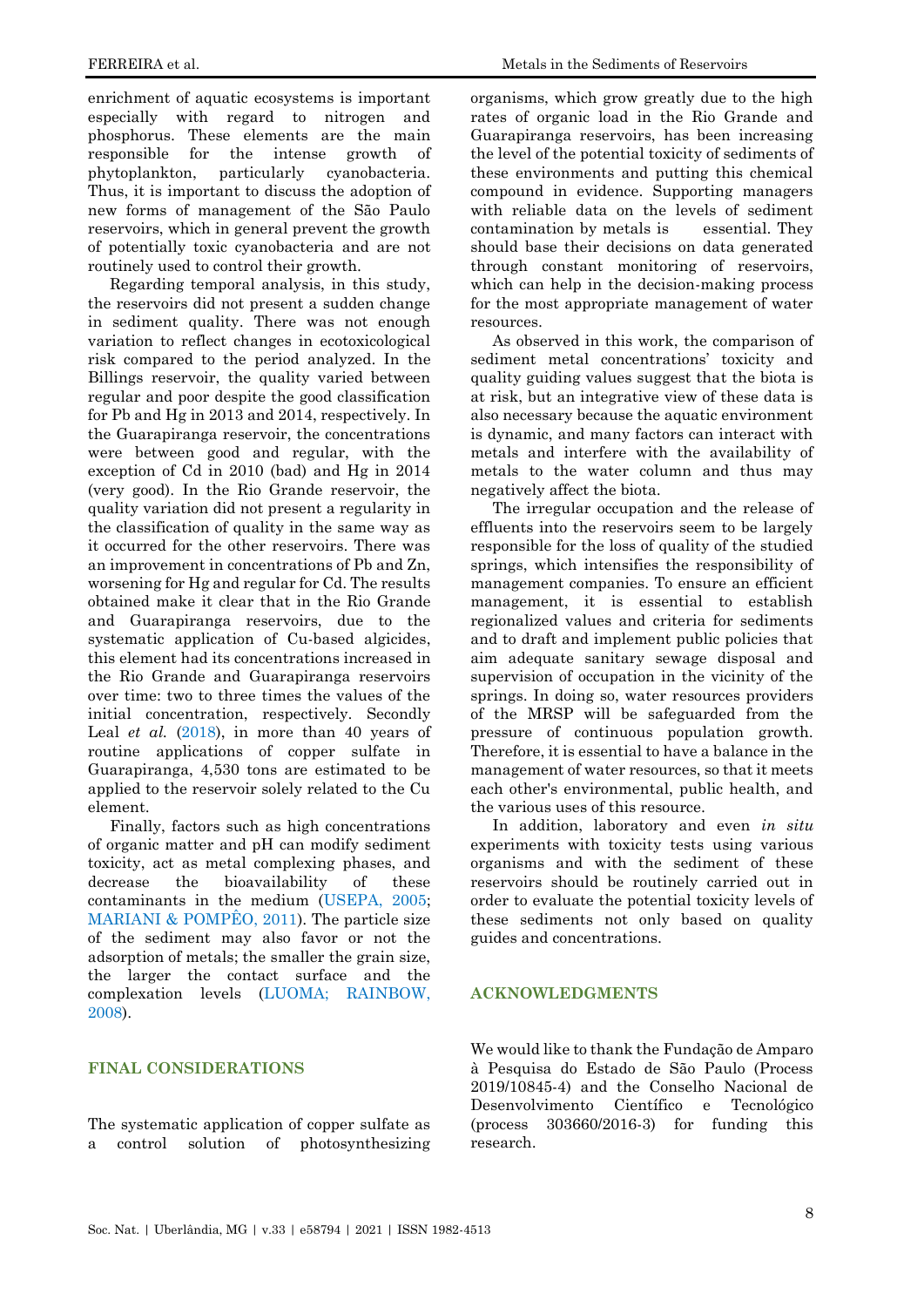#### **REFERENCES**

<span id="page-8-5"></span>ANA – Agência Nacional de Águas. *Guia nacional de coleta e preservação de amostras: água, sedimento, comunidades aquáticas e efluentes líquidos*. Carlos Jesus Brandão et al. (Org.). São Paulo: CETESB, Brasília: ANA; 2011. 326p. Available:

[https://arquivos.ana.gov.br/institucional/sge/CE](https://arquivos.ana.gov.br/institucional/sge/CEDOC/Catalogo/2012/GuiaNacionalDeColeta.pdf) [DOC/Catalogo/2012/GuiaNacionalDeColeta.pdf](https://arquivos.ana.gov.br/institucional/sge/CEDOC/Catalogo/2012/GuiaNacionalDeColeta.pdf) . Access in: Out. 09, 2020.

- <span id="page-8-13"></span>ALVIM, A. T. B.; KATO, V. R. C.; ROSIN, J. R. de G. A urgência das águas: intervenções urbanas em áreas de mananciais. *Cadernos Metropoles*, v. 17(33), p. 83-107, 2015.
- ARAGÃO, R. B. A.; SEMENSATTO, D.; CALIXTO, L. A.; LABUTO, G. Pharmaceutical market, environmental public policies and water quality: the case of the São Paulo Metropolitan Region, Brazil. *Cadernos de Saúde Pública*, v. 36, n. 11, e00192319, 2020. [https://doi.org/10.1590/2236-](https://doi.org/10.1590/2236-9996.2015-3304) [9996.2015-3304](https://doi.org/10.1590/2236-9996.2015-3304)
- AZEVEDO, F.A.; CHASIN, A.A.M. (eds). *Metais: Gerenciamento da toxicidade*. São Paulo: Editora Atheneu; 2003.
- <span id="page-8-1"></span>BHUSARI, V. N.; DAHAKE, R.; RAYALU, S.; BANSIWAL, A. Comparative study of removal of hexavalent chromium from water using metal oxide nanoparticles. *Advances in Nanoparticles*, v. 5(01), p. 67, 2016. <http://dx.doi.org/10.4236/anp.2016.51008>
- <span id="page-8-14"></span>BORTOLI, S.; PINTO, E. Cianotoxinas: Características gerais, histórico, legislação e métodos de análises. In: POMPÊO, M. et al. (Org.). *Ecologia de reservatórios e interfaces.* São Paulo: Instituto de Biociências, v. 1, p. 321-339, 2015. Available:

[http://ecologia.ib.usp.br/reservatorios/PDF/Cap.\\_](http://ecologia.ib.usp.br/reservatorios/PDF/Cap._21_Cianotoxinas.pdf) [21\\_Cianotoxinas.pdf](http://ecologia.ib.usp.br/reservatorios/PDF/Cap._21_Cianotoxinas.pdf) .Acess in:Nov. 12, 2020.

- <span id="page-8-6"></span>BRASIL. CONAMA - Conselho Nacional do Meio Ambiente. *Resolução n° 454, de 01 de novembro de 2012*. Diário Oficial da União, Brasília, DF, 01 nov. 2012, p. 66. Available: [https://www.icmbio.gov.br/cepsul/images/stories/](https://www.icmbio.gov.br/cepsul/images/stories/legislacao/Resolucao/2012/res_conama_454_2012_materialserdragadoemaguasjurisdicionaisbrasileiras.pdf) [legislacao/Resolucao/2012/res\\_conama\\_454\\_201](https://www.icmbio.gov.br/cepsul/images/stories/legislacao/Resolucao/2012/res_conama_454_2012_materialserdragadoemaguasjurisdicionaisbrasileiras.pdf) [2\\_materialserdragadoemaguasjurisdicionaisbra](https://www.icmbio.gov.br/cepsul/images/stories/legislacao/Resolucao/2012/res_conama_454_2012_materialserdragadoemaguasjurisdicionaisbrasileiras.pdf) [sileiras.pdf](https://www.icmbio.gov.br/cepsul/images/stories/legislacao/Resolucao/2012/res_conama_454_2012_materialserdragadoemaguasjurisdicionaisbrasileiras.pdf) . Access in: Out. 09, 2020
- <span id="page-8-11"></span>BEGHELLI F. G. S.; POMPÊO M. L. M.; ROSA A. H.; MOSCHINI-CARLOS V. Effects of copper in sediments on benthic macroinvertebrates communities in tropical reservoirs. *Limnética*. 35(1), p.103-116, 2016. DOI: [10.23818/limn.35.09](file:///C:/Users/Windows%2010/Downloads/10.23818/limn.35.09)
- <span id="page-8-8"></span>CCME – Canadian Council of Ministers of the Environment. Protocol for the derivation of Canadian sediment quality guidelines for the protection of aquatic life. *Prepared by the technical secretariat of the CCME task group on water quality guidelines*, Ottawa, Canada, p. 35, 2001.
- <span id="page-8-3"></span>CARDOSO-SILVA, S; NISHIMURA, P Y; PADIAL, P R; MARIANI, C F; MOSCHINI-

CARLOS, V; POMPÊO, M L M. Compartmentalization and water quality: Billings reservoir case. *Bioikos*, 28(1), p. 31-43, 2014. [Available: https://periodicos.puc](available:%20https://periodicos.puc-campinas.edu.br/seer/index.php/bioikos/article/view/2522/1864)[campinas.edu.br/seer/index.php/bioikos/article/v](available:%20https://periodicos.puc-campinas.edu.br/seer/index.php/bioikos/article/view/2522/1864) [iew/2522/1864](available:%20https://periodicos.puc-campinas.edu.br/seer/index.php/bioikos/article/view/2522/1864)

- <span id="page-8-7"></span>CETESB – Companhia Ambiental do Estado de São Paulo. *Relatório de Qualidade das águas superficiais no Estado de São Paulo 2003*. Anexos. São Paulo. 2004. Available: Disponível em: [https://cetesb.sp.gov.br/aguas-interiores/wp](https://cetesb.sp.gov.br/aguas-interiores/wp-content/uploads/sites/12/2013/11/anexo2_sedimento.zip)[content/uploads/sites/12/2013/11/anexo2\\_sedime](https://cetesb.sp.gov.br/aguas-interiores/wp-content/uploads/sites/12/2013/11/anexo2_sedimento.zip) [nto.zip.](https://cetesb.sp.gov.br/aguas-interiores/wp-content/uploads/sites/12/2013/11/anexo2_sedimento.zip) Access in: Nov 15, 2020
- <span id="page-8-2"></span>CETESB. Relatórios/Publicações. Águas Superficiais. *Relatório de Qualidade das Águas Interiores do Estado de São Paulo 2009 a 2019*. São Paulo. Base de dados. 2008 a 2018. Available: [http://www.cetesb.sp.gov.br/agua/aguassuperfici](http://www.cetesb.sp.gov.br/agua/aguassuperficiais/35-publicacoes-/-relatorios) [ais/35-publicacoes-/-relatorios.](http://www.cetesb.sp.gov.br/agua/aguassuperficiais/35-publicacoes-/-relatorios) Access in: Nov 15, 2020.
- <span id="page-8-10"></span>CRESPO-LOPEZ, M. E.; AUGUSTO-OLIVEIRA, M.; LOPES-ARAÚJO, A.; SANTOS-SACRAMENTO, L.; TAKEDA, P. Y.; MACCHI, B. M.; NASCIMENTO, J. L. M.; MAIA, C. S. F.; LIMA, R. R.; ARRIFANO, G. P. MERCURY: What can we learn from the Amazon? *Environment International*, 146, e.106223, 2021. <https://doi.org/10.1016/j.envint.2020.106223>
- <span id="page-8-0"></span>DIAGBOYA, P. N.; OLU-OWOLABI, B. I.; ADEBOWALE, K. O. Effects of time, soil organic matter, and iron oxides on the relative retention and redistribution of lead, cadmium, and copper on soils. *Environmental Science Pollution Research*. v. 22, p. 10331-10339, 2015. DOI [10.1007/s11356-015-4241-0](file:///C:/Users/Windows%2010/Downloads/10.1007/s11356-015-4241-0)
- <span id="page-8-15"></span>FONSECA, J. R.; VIEIRA, P. C. S.; KUJBIDA, P.; COSTA, I. A. S. Cyanobacterial occurrence and detection of microcystins and saxitoxins in reservoirs of the Brazilian semi-arid. *Acta Limnologica Brasiliensia*, v. 27(1), p. 78-92, 2015[.](https://doi.org/10.1590/S2179-975X2814) <https://doi.org/10.1590/S2179-975X2814>
- <span id="page-8-4"></span>ESCAMES, E. F. *USINA PARQUE: Aproveitamento e valorização do patrimônio energético, ambiental e histórico da Usina Hidrelétrica de Henry Borden* – Dissertação de Mestrado – Santo André, SP. 2011 Universidade Federal do ABC. Available: [http://biblioteca.ufabc.edu.br/index.php?codigo\\_s](http://biblioteca.ufabc.edu.br/index.php?codigo_sophia=15032) [ophia=15032.](http://biblioteca.ufabc.edu.br/index.php?codigo_sophia=15032) Access in: Nov 11 2020
- <span id="page-8-9"></span>FRASCARELI, D.; CARDOSO-SILVA, S.; MIZAEL, J. de O. S. S.; ROSA, A. H.; POMPÊO, M. L. M.; LÓPEZ-DOVAL, J. C.; MOSCHINI-CARLOS, V. Spatial Distribution, Bioavailability, and Toxicity of Metals in Surface Sediments of Tropical Reservoirs, Brazil. *Environmental Monitoring and Assessment,* v.190(4), 199, 2018. DOI: [10.1007/s10661-018-](file:///C:/Users/Windows%2010/Downloads/10.1007/s10661-018-6515-8) [6515-8](file:///C:/Users/Windows%2010/Downloads/10.1007/s10661-018-6515-8)
- <span id="page-8-12"></span>FRANKLIN, R. L.; FÁVARO. D. I. T.; DAMATTO, S. R. Trace metal and rare earth elements in a sediment profile from the Rio Grande reservoir, São Paulo, Brazil – determination of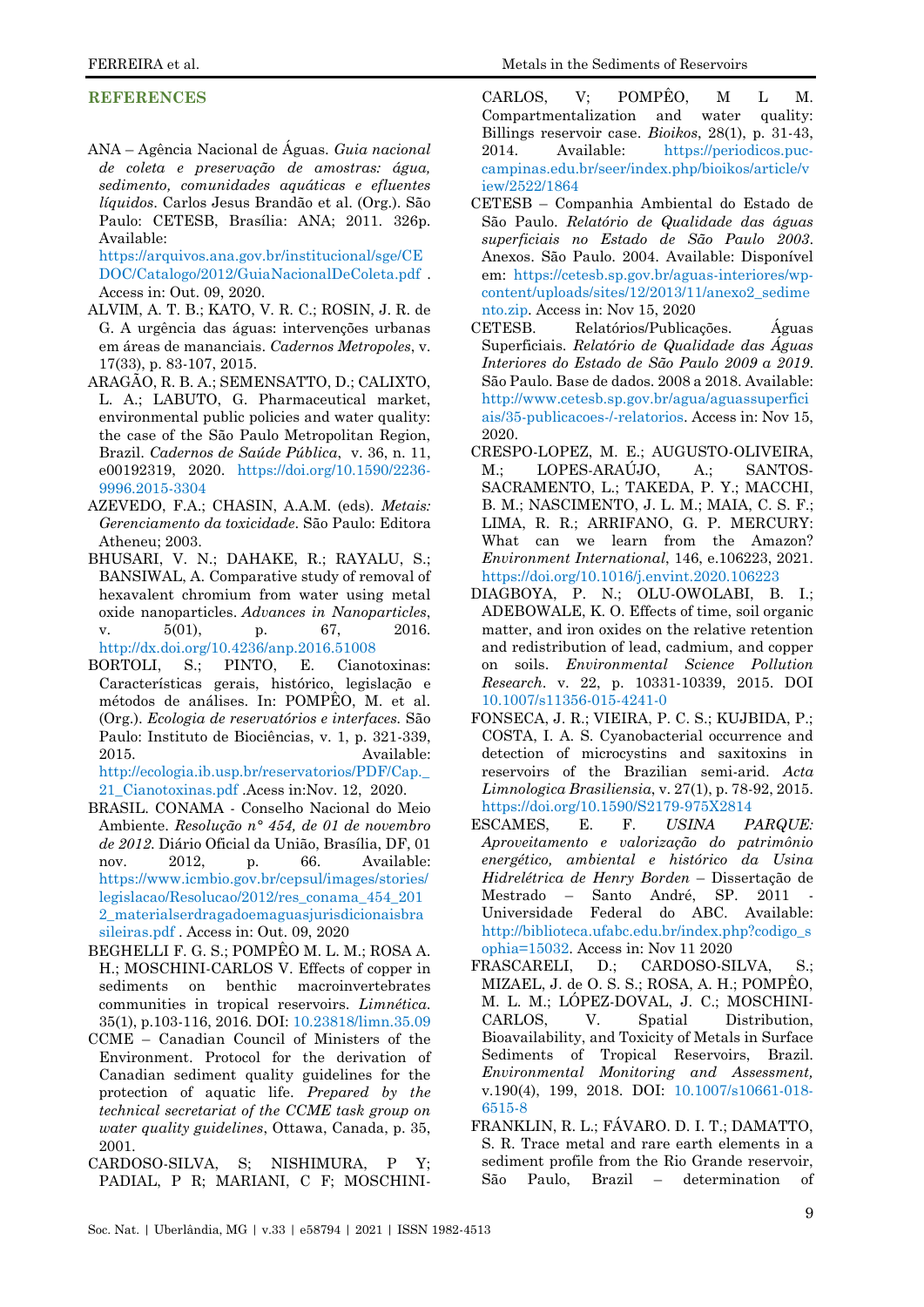anthropogenic contamination, dating and sedimentation rates. *Journal of Radioanalytical and Nuclear Chemistry,* v. 307, p. 99-110, 2016. DOI

<https://doi.org/10.1007/s10967-015-4107-4>

- <span id="page-9-7"></span>GODECKE, M. V.; RODRIGUES, M. A. S.; NAIME, R. H. Resíduos de curtumes: estudo das tendências de pesquisa. *Revista Eletrônica em Gestão, Educação e Tecnologia Ambiental*. v. 7(7), p. 1357-1378, 2012. DOI <http://dx.doi.org/10.5902/223611705779>
- <span id="page-9-12"></span>HAMMER, O.; HARPER, D. A. T.; RYAN, P. D. *Past: Paleontological Statistics Software Package for Education and Data Analysis*. 2001. Available: [https://palaeo](https://palaeo-electronica.org/2001_1/past/past.pdf)[electronica.org/2001\\_1/past/past.pdf.](https://palaeo-electronica.org/2001_1/past/past.pdf) Access in: Nov. 15, 2020
- <span id="page-9-1"></span>HUERTA, B.; MARTI, E.; GROS, M.; LÓPEZ, P.; POMPÊO, M.; ARMENGOL, J.; BARCELÓ, D. BALCÁZAR, J. L.; RODRÍGUEZ-MOZAZ, S.; MARCÉ, R. Exploring the links between antibiotic occurrence, antibiotic resistance, and bacterial communities in water supply reservoirs. *Science of the Total Environment,* v. 456-457, p. 161-170, 2013. <https://doi.org/10.1016/j.scitotenv.2013.03.071>
- <span id="page-9-15"></span>KORB, C. C. & ANTUNES-SUERTEGARAY, D. M. Identificação de depósitos tecnogênicos em um reservatório de abastecimento de água da cidade de Pelotas (RS). *Quaternary and Environmental Geosciences*, [S.l.], v.5(1), 2014. <http://dx.doi.org/10.5380/abequa.v5i1.33918>
- <span id="page-9-14"></span>LEAL, P. R.; MOSCHINI-CARLOS, V.; LÓPEZ-DOVAL, J. C.; CINTRA, J.P.; YAMAMOTO, J. K.; BITENCOURT, M. D.; SANTOS, R. F.; ABREU, G. C.; POMPÊO, M. L. M. Impact of copper sulfate application at an urban Brazilian reservoir: A geostatistical and ecotoxicological approach. *Science of the Total Environment*, v. 618, p. 621-634, 2018. <https://doi.org/10.1016/j.scitotenv.2017.07.095>
- <span id="page-9-2"></span>LÓPEZ-DOVAL, J. C.; MONTAGNER, C. C.; ALBURQUERQUE, A. F.; MOSCHINI-CARLOS, V.; UMBUZEIRO, G.; POMPÊO, M. Nutrients, emerging pollutants and pesticides in a tropical urban reservoir: Spatial distributions and risk assessment. *Science of the Total Environment,* v. 575, p. 1307-1324, 2017. <https://doi.org/10.1016/j.scitotenv.2016.09.210>
- <span id="page-9-5"></span>LU, J.; YUAN, F.; ZHANG, F.; ZHAO, Q. The study on heavy metal distribution in the sediment of middle tidal flat in Yangtze Estuary, China. *Environmental Earth Sciences*, v. 75(7), p.1-12, 2016[. https://doi.org/10.1007/s12665-016-5356-4](https://doi.org/10.1007/s12665-016-5356-4)
- <span id="page-9-8"></span>LUOMA, S. N. & RAINBOW, P. S. *Metal Contamination in Aquatic Environments: Science and lateral management.* Cambridge: Cambridge University. 2008. p. 573. [https://doi.org/10.1111/j.1095-](https://doi.org/10.1111/j.1095-8649.2009.02440_4.x) [8649.2009.02440\\_4.x](https://doi.org/10.1111/j.1095-8649.2009.02440_4.x)
- <span id="page-9-17"></span>MACHADO, L. S.; SANTOS, L. G.; LÓPES-DOVAL, J. C.; POMPÊO, M.; MOSCHINI-

CARLOS, V. Fatores ambientais relacionados à ocorrência de cianobactérias potencialmente tóxicas no reservatório de Guarapiranga, SP, Brasil. *Revista Ambiente & Água*, v. 11(4), p. 810- 818, 2016. [https://doi.org/10.4136/ambi](https://doi.org/10.4136/ambi-agua.1941)[agua.1941](https://doi.org/10.4136/ambi-agua.1941)

- <span id="page-9-16"></span>MANCINI, M.; RODRIGUEZ, C.; BAGNIS, G.; LIENDO, A.; PROSPERI, C.; BONANSEA, M.; TUNDISI, J. G. Cianobacterial bloom and animal mass mortality in a reservoir from Central Argentina. *Brazilian Journal of Biology*, v. 70(3), p. 841-845, 2010. [https://doi.org/10.1590/S1519-](https://doi.org/10.1590/S1519-69842010000400015) [69842010000400015](https://doi.org/10.1590/S1519-69842010000400015)
- <span id="page-9-18"></span><span id="page-9-9"></span>MARIANI, C. & POMPÊO, M. L. M. Potentially bioavailable metals in sediment from a tropical polymictic environment – Rio Grande Reservoir, Brazil. *Soil & Sediment Contamination***,** v. 8(5), p. 284-288, 2008. [https://doi.org/10.1007/s11368-](https://doi.org/10.1007/s11368-008-0018-0) [008-0018-0](https://doi.org/10.1007/s11368-008-0018-0)
- MARIANI, C. & POMPÊO, M. L. M. Sedimento: como avaliar sua contaminação por metais. Saneas, 12(40):10-13, 2011.
- <span id="page-9-6"></span>MWINYIHIJA, M. Essentials of ecotoxicology in the tanning industry. *Journal of Environmental Chemistry and Ecotoxicology.* v. 3(13), p. 323-331, 2011. <https://doi.org/10.5897/JECE11.066>
- <span id="page-9-11"></span>NASCIMENTO, M. R. L. & MOZETO, A. Reference value for metals and metalloids concentrations in botton sediments of Tietê river basin, southeast of Brazil. *Soil & Sediment Contamination: an International Journal*, v. 17(3), p. 269-278, 2008.

<https://doi.org/10.1080/15320380802006996>

- <span id="page-9-13"></span>PADOVESI-FONSECA, C. & PHILOMENO, M. G. Effects of algicide (Copper Sulfate) application on short-term fluctuations of phytoplankton in Lake Paranoá, Central Brazil. *Brazilian Journal of Biology*, 64(4), p[.](https://doi.org/10.1590/S1519-69842004000500011) 819-826, 2004. [https://doi.org/10.1590/S1519-](https://doi.org/10.1590/S1519-69842004000500011) [69842004000500011](https://doi.org/10.1590/S1519-69842004000500011)
- <span id="page-9-4"></span>PAUL, D. & SINHA, S. N. Isolation and characterization of a phosphate solubilizing heavy metal tolerant bacterium from River Ganga, West Bengal, India. *Songklanakarin Jounal of Science & Technology,* v. 37(6), p. 651- 657, 2015[.](https://rdo.psu.ac.th/sjstweb/journal/37-6/37-6-7.pdf)

[https://rdo.psu.ac.th/sjstweb/journal/37-6/37-6-](https://rdo.psu.ac.th/sjstweb/journal/37-6/37-6-7.pdf) [7.pdf](https://rdo.psu.ac.th/sjstweb/journal/37-6/37-6-7.pdf)

<span id="page-9-3"></span>PAUL, B.; SINGH, K.; JARON, T.; ROY, A.; CHOWDHURY, A. Structural properties and the fluorite–pyrochlore phase transition in  $\text{La}_2\text{Zr}_2\text{O}_7$ : the role of oxygen to induce local disordered states. *Journal of Alloys and Compounds*, v. 686, p. 130-136, 2016.

<span id="page-9-0"></span><https://doi.org/10.1016/j.jallcom.2016.05.347> PEREIRA, G. C.; EBECKEN, N. F. F. Knowledge discovering for coastal waters classification. *Expert Systems with Application*, 36(4), p. 8604- 8609, 2009[.](https://doi.org/10.1016/j.eswa.2008.10.009)

<https://doi.org/10.1016/j.eswa.2008.10.009>

<span id="page-9-10"></span>PIRES, D. A.; TUCCI, A. CARVALHO, M. do C.; LAMPARELLI, M. C. Water quality in four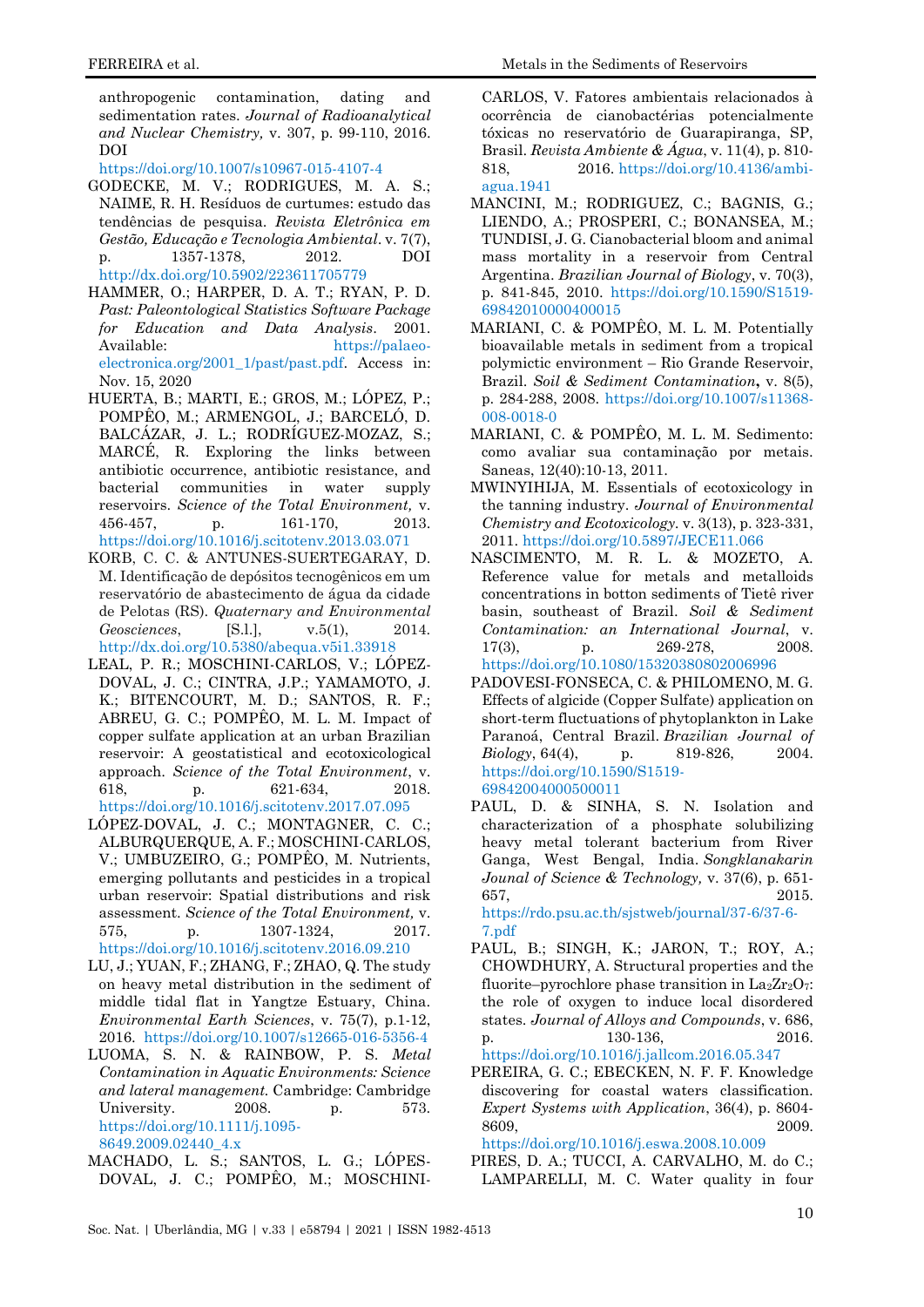reservoirs of the metropolitan region of São Paulo, Brazil. *Acta Limnologica Brasiliensia*, 27(4), p. 370-380, 2015[.](https://doi.org/10.1590/S2179-975X4914) <https://doi.org/10.1590/S2179-975X4914>

- <span id="page-10-6"></span>POMPÊO, M. & MOSCHINI-CARLOS, V. O Abastecimento de água e o esgotamento sanitário: propostas para minimizar os problemas no Brasil. In ROSA, A. H.; FRACETO, L.F.; CARLOS, V. M. *Meio ambiente e sustentabilidade*. 1. ed. Porto Alegre-RS: Editora Bookman, 2012, p. 412.
- <span id="page-10-4"></span>POMPÊO, M.; PADIAL, P. R.; MARIANI, C. F.; CARDOSO-SILVA, S.; MOSCHINI-CARLOS, V.; SILVA, D. C. V. R. DA; PAIVA, T. C. B. DE; BRANDIMARTE, A. L. Biodisponibilidade de metais no sedimento de um reservatório tropical urbano (reservatório Guarapiranga – São Paulo (SP), Brasil): há toxicidade potencial e heterogeneidade espacial? *Geochimica Brasiliensis*, v. 27(2), p. 104-119, 2013[.](http://dx.doi.org/10.21715/gb.v27i2.364) <http://dx.doi.org/10.21715/gb.v27i2.364>
- POMPÊO, M. O Controle da Flora e Fauna Aquáticas pela Resolução CONAMA 467: Considerações Sobre a Normativa Brasileira. *Revista do Departamento de Geografia*, v. 33, p. 24-35, 2017. <https://doi.org/10.11606/rdg.v33i0.121065>
- <span id="page-10-0"></span>PROSHAD, R.; KORMOKER, T.; MURSHEED, N.; ISLAM, M.; BHUYAN, I.; ISLAM, S.; MITHU, T. N. Heavy metal toxicity in agricultural soil due to rapid industrialization in Bangladesh: a review. *International Journal of Advanced Geosciences*, [S.l.], v.6(1), p. 83-88, 2018. <http://dx.doi.org/10.14419/ijag.v6i1.9174>
- <span id="page-10-12"></span>REGO, A. H. G.; RANGEL-JUNIOR, A.; COSTA, I. A. S. Phytoplankton scenario and microcystin in water during extreme drought in semiarid tropical water supplies, Northeastern Brazil. *Brazilian Journal of Biology*, v. 80(1), p. 1-11, 2020. <https://doi.org/10.1590/1519-6984.182599>
- <span id="page-10-11"></span>SÁ, L. L. C.; VIEIRA, J. M. S.; MENDES, R. A.; PINHEIRO, S. C. C.; VALE, E. R.; ALVES, F. A. S.; JESUS, I. M.; SANTOS, E. C. O.; COSTA, V. B. Ocorrência de uma floração de cianobactérias tóxicas na margem direita do Rio Tapajós, no Município de Santarém (Pará, Brasil). *Revista Pan-Amazônica de Saúde*, v. 1(1), p. 159-166, 2010. [http://dx.doi.org/10.5123/S2176-](http://dx.doi.org/10.5123/S2176-62232010000100022) [62232010000100022](http://dx.doi.org/10.5123/S2176-62232010000100022)
- <span id="page-10-7"></span>SABESP **–** Companhia De Saneamento Básico do Estado de São Paulo. *Dossiê – Sistema Guarapiranga*. São Paulo: SABESP, p. 16, 2008. Available:

[http://memoriasabesp.sabesp.com.br/acervos/dos](http://memoriasabesp.sabesp.com.br/acervos/dossies/pdf/9_sistema_guarapiranga.pdf) [sies/pdf/9\\_sistema\\_guarapiranga.pdf.](http://memoriasabesp.sabesp.com.br/acervos/dossies/pdf/9_sistema_guarapiranga.pdf) Access in: Nov. 20,2020

<span id="page-10-1"></span>SADIQ, M.; ALAM, I. A. Bioaccumulation of mercury by clams (*Meretrix meretrix*) collected from the Saudi Coast of the Arabian Gulf. *Chemical Speciation & Bioavailability*, v. 4(1), p. 9-17, 1992. <https://doi.org/10.1080/09542299.1992.11083173>

<span id="page-10-3"></span>SÃO PAULO (Estado) Secretaria do Meio Ambiente. Coordenadoria de Educação Ambiental. *Caderno Ambiental Guarapiranga Guarapiranga*. Secretaria de Estado do Meio Ambiente. Coordenadoria de Educação Ambiental. São Paulo: SMA/CEA, 2008. Available: [http://arquivos.ambiente.sp.gov.br/cea/2015/06/C](http://arquivos.ambiente.sp.gov.br/cea/2015/06/Caderno-Ambiental-Guarapiranga.pdf)

[aderno-Ambiental-Guarapiranga.pdf.](http://arquivos.ambiente.sp.gov.br/cea/2015/06/Caderno-Ambiental-Guarapiranga.pdf) Access in: Out. 20, 2020

SÃO PAULO (Estado) Fundação Sistema Estadual de Análise de Dados (SEADE). *Sistema Seade de projeções populacionais*. Secretaria de Governo do Estado de São Paulo. 2021. Available: Available:

<span id="page-10-5"></span>[http://produtos.seade.gov.br/produtos/projpop/in](http://produtos.seade.gov.br/produtos/projpop/index.php) [dex.php.](http://produtos.seade.gov.br/produtos/projpop/index.php) Access in: Jun. 23, 2021.

- <span id="page-10-9"></span>SILVA, L. S.; FERREIRA, F. J.; FÁVARO, D. I. T. Avaliação da concentração de metais tóxicos em amostras de sedimentos dos reservatórios do complexo Billings (Guarapiranga e Rio Grande). *Geochimica Brasiliensis*, 31(1), p. 37-56, 2017[.](https://doi.org/10.21715/GB2358-2812.2017301037) [https://doi.org/10.21715/GB2358-](https://doi.org/10.21715/GB2358-2812.2017301037) [2812.2017301037](https://doi.org/10.21715/GB2358-2812.2017301037)
- SILVA, D. C. V. R. da. *Toxicidade da água e sedimento dos reservatórios Guarapiranga, Billings e Paiva Castro, na Região Metropolitana de São Paulo.* São Paulo. 2013. Dissertação (Mestrado) - Departamento de Ecologia, Instituto de Biociências, Universidade de São Paulo. Available:

[https://www.teses.usp.br/teses/disponiveis/41/41](https://www.teses.usp.br/teses/disponiveis/41/41134/tde-23102013-091653/publico/Daniel_Silva_CORRIG.pdf) [134/tde-23102013-](https://www.teses.usp.br/teses/disponiveis/41/41134/tde-23102013-091653/publico/Daniel_Silva_CORRIG.pdf) [091653/publico/Daniel\\_Silva\\_CORRIG.pdf.](https://www.teses.usp.br/teses/disponiveis/41/41134/tde-23102013-091653/publico/Daniel_Silva_CORRIG.pdf)

Access in:Out. 20, 2020

- <span id="page-10-2"></span>SIQUEIRA, G. W. & APRILE, F. M. Distribuição de mercúrio total em sedimentos da plataforma continental Amazônica: Brasil. *Acta Amazonica*, 42(2), p[.](https://doi.org/10.1590/S0044-59672012000200012) 259-268, 2012. [https://doi.org/10.1590/S0044-](https://doi.org/10.1590/S0044-59672012000200012) [59672012000200012](https://doi.org/10.1590/S0044-59672012000200012)
- <span id="page-10-13"></span>SONOBE, H. G.; LAMPARELLI, M.C.; CUNHA, D.G.F. Avaliação espacial e temporal de aspectos sanitários de reservatórios com captação de água para abastecimento em SP com ênfase em cianobactérias e cianotoxinas. *Engenharia Sanitária e Ambiental*, 24(5), p. 909-918, 2019[.](https://doi.org/10.1590/S1413-41522019193351) <https://doi.org/10.1590/S1413-41522019193351>
- <span id="page-10-10"></span>SUTCLIFFE, B.; CHARITON, A. A.; HARFORD, A. J.; HOSE, G. C.; GREENFIELD, P.; MIDGLEY, D. J.; PAULSEN, I. T. Diverse fungal lineages in subtropical ponds are altered by sediment-bound copper. *Fungal Ecology*, 34: p.28-42, 2018.

<https://doi.org/10.1016/j.funeco.2018.03.003>

- <span id="page-10-14"></span>US EPA – United States Environmental Protection Agency. Procedures for the Derivation of Equilibrium Partitioning Sediment Benchmarks (ESBs) for the Protection of Benthic Organisms: Metal Mixtures. 2005.
- <span id="page-10-8"></span>US EPA – United States Environmental Protection Agency. Method 3051a - *Microwave assisted acid*